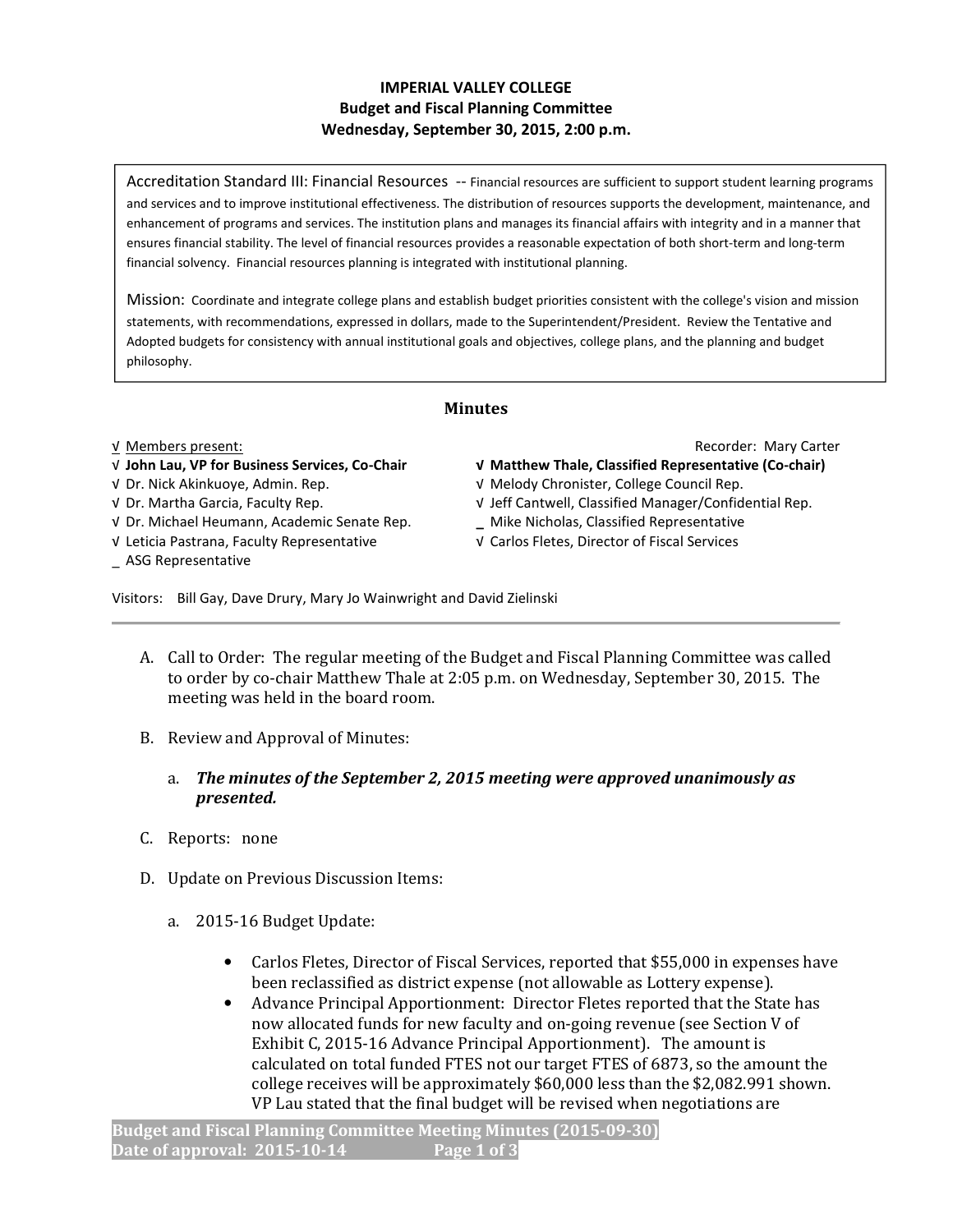finalized. The funds for new faculty are not restricted money, only "ear marked". The college could carry funds over into the next year by setting them aside in a designated reserve fund for faculty hiring. The approximately \$1.64 million increase to the base revenue can be used to address the \$400,000 deficit and to fund operations. VP Lau stated that hopefully the state economy remains good and funding is on-going. The College's plan is to control costs and to continue to be looking ahead. Currently the college has a reserve of almost 9%.

- Education Protection Account (EPA): Director Fletes showed the committee that the EPA monies are not additional funds; if there is a \$1 million increase to EPA there is a \$1 million decrease to state funding. The total funding remains unchanged, only the source of funding changes. VP Lau stated that it is not new money, just a secure source of funding.
- Director Fletes called the committees attention to Section VIII.E Revenue Shortfall. The deficit factor varies every year. Currently it is only -\$229,761.
- The committee discussed the cost of new faculty including benefits (\$73,000) statewide average) and the variables involved in achieving increased FTES.
- Basic Skills: Committee members stated that there is a potential for increasing revenue and student success but that a coordinated effort is needed.
- E. New Discussion:
	- a. 2016-17 Budget Principles and Guidelines: The committee agreed that the guidelines could be re-adopted without changes.
	- b. 2016-17 Annual Program Review Budget Development Guidelines and Instructions: The committee agreed that additional information is needed in order to revise the guidelines to reflect realistic timelines. It was noted that the class schedule is a big piece of the puzzle, and there are some unresolved issues relating to the winter session. Director Fletes stated that the college needs to start with a status quo budget, with no variances. SPOL does not have the capability of doing a mass upload of the status quo budget. He suggested using the budget module in Banner. VP Lau stated that SPOL is a planning tool rather than a budgeting tool. Perhaps SPOL could be used just for the enhanced budget requests. He suggested a dedicated meeting with other resource people invited in order to improve the process.
	- c. Budget Process and timing: See discussion under item b.
	- d. Last minute updates to the budget: The committee agreed that more control and clearer direction are needed in regard to enhanced requests. VP Lau stated that the process needs to be simplified and rules enforced. Member Chronister stated that more checks and balances are needed are variance reports are needed early. Director Fletes stated that variances were reported early, but that guidelines were not followed.
- F. Action:
	- a. 2016-17 Budget Principles and Guidelines: M/S/C Lau/Chronister to readopt the "IVC Budget Principles, Guidelines, and Priorities" with no changes.
	- b. 2016-17 Annual Program Review Budget Development Guidelines and Instructions: No action taken. The committee will hold a special meeting to review the guidelines, and will invite Dean Tina Aguirre (CART co-chair) and Jose Carrillo (Institutional Researcher).